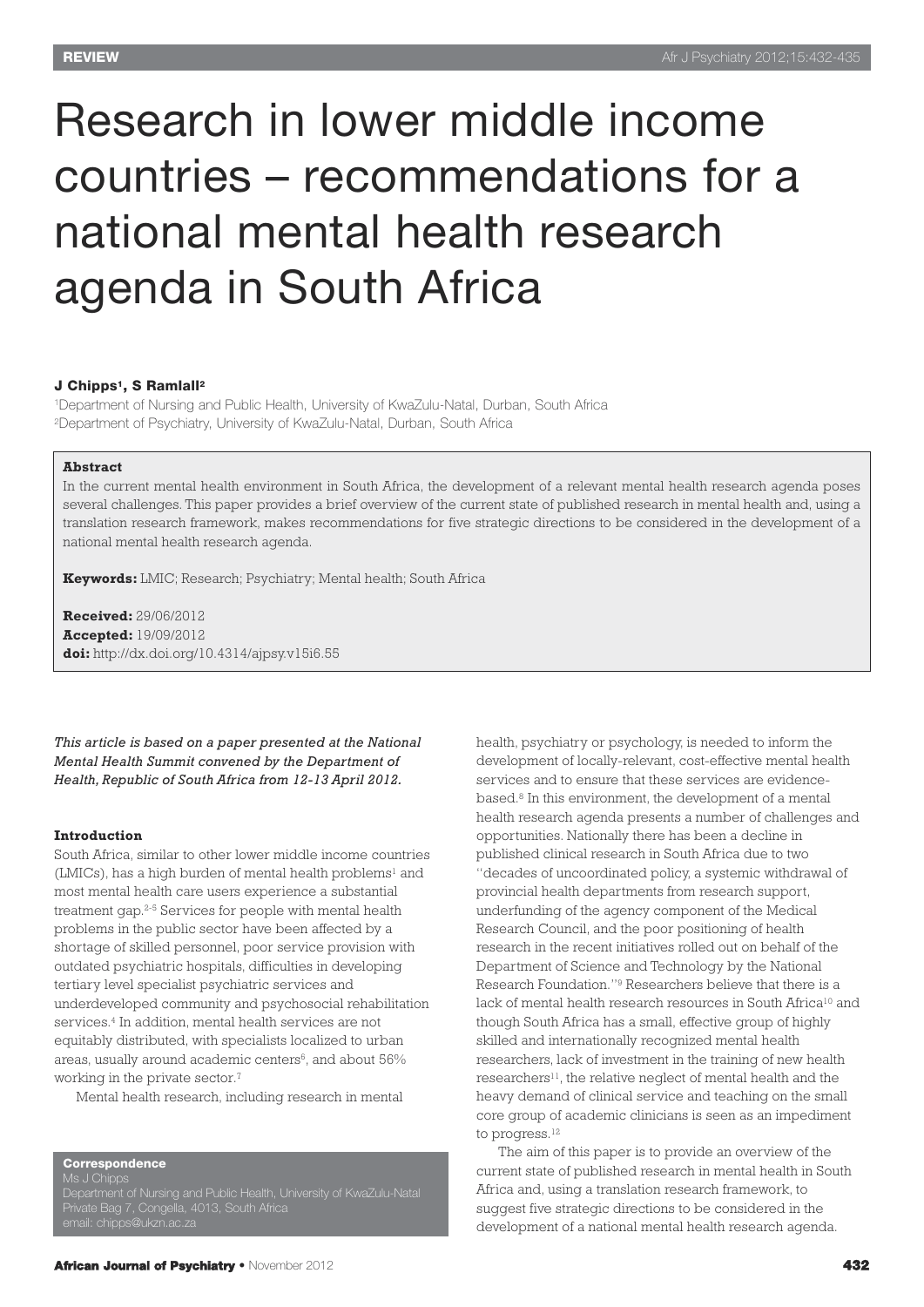## **Background**

In the early 1990s the South African Medical Research Council, the National and Provincial Departments, as well as the Centre for Health Policy at the University of Witwatersrand made various attempts to coordinate a national mental research agenda. In 1994 a process of Essential National Health Research was established with mental health and substance abuse being prioritized in the top ten.13 Further attempts to identify gaps in mental health research through the European Commission project called 'Methods for intervention on mental health in sub-Saharan Africa', were followed by a workshop in 1999, which identified mental health research priorities. <sup>13</sup> Since then, mental health has been recognized as a subcategory of communicable diseases, evident in the publication of the National Health Research Committee12, a statutory body established by the Minister of Health in terms of the National Health Act, 2003 (Act No. 61 of 2003), Section 69(1), the MRC National Research Strategy 2005 - 201014, and the National Conference on Priority Setting for Health Research.

# **Current state of published research in mental health in South Africa**

#### *Publications in psychiatry and mental health*

In 1997, 542 references for mental health research in South Africa up to May 1999 were reported in a research database; more than half of these were not original research articles. 15 Fourie, et al (2001) reviewed psychiatric research published by South African-based authors during the years 1966-1997 and found that there were few collaborative research groups, few authors wrote more than one paper and most papers were published in medical journals. <sup>11</sup> This was similar to the WHO findings that 57% of 114 LMICs contributed less than five articles to the international mental health indexed literature for a 10-year period (1993–2003). <sup>16</sup> a dissemination workshop found that up until 2001, a significant amount of research had already been done in South Africa, but the bulk was descriptive or analytic research with limited interventions evaluations. <sup>13</sup> Similarly, in World Psychiatric Association psychiatry journals prior to 2008, a search in Medline and the Institute of Scientific Information (ISI) did not find any psychiatric journal indexed from the African region in at least one of the two databases<sup>17</sup> but there was some evidence that articles were being published in high profile journals. 18 Recently there has been some improvement in output<sup>19</sup> with psychiatry scientific outputs according to publication counts from South Africa moving from position 120 (1990-1994) to 21 (2004-2008). 20

# *Priorities for mental health research*

Various studies have addressed the question as to whether mental health research in South Africa addresses locally relevant priorities. In 2000, Flisher et al conducted a cross sectional survey of South African Research Conferences, comprising 627 conference abstracts, and concluded that the reported mental health research was less than half (267, 43%) and did not address priority issues (78 , 29% addressed identified priority areas). <sup>21</sup> In addition, of the 73 mental health papers, 33 (45%) addressed topics in health problem research, 7 (10%) aetiology research, 22 (30%) intervention research, and 11 (15%) operational and health systems research. <sup>21</sup> In 2007, Lund et al <sup>22</sup> identified the following

national priorities for mental health: economic evaluations, evidence base for interactions between mental health and other health conditions, trials examining the cost-effectiveness of a range of psychosocial and psychopharmacological interventions and mental health consequences of wider social interventions and routine monitoring of mental health. This was similar to the global priorities identified by Thomlinson : health policy and systems research, where and how to deliver existing cost-effective interventions in a low-resource context, epidemiological research, child and adolescent mental disorders and substance use. <sup>23</sup> Sharan et al, identified priorities for LMIC countries based on a framework of the burden of disease, social justice, and availability of funds, namely: epidemiology (burden and risk factors), health systems and social science, depression/anxiety, substance use disorders and psychoses; children and adolescents; women, and people exposed to violence/trauma. <sup>16</sup> In 2011, Petersen concluded that more intervention research is needed in South Africa, focusing on organizational and human resource mix requirements, cost-effectiveness of a culturally appropriate, task shifting and stepped care approach. 3

# **Recommendations for a national health research agenda**

Translational research is defined as 'comprehensive applied research that strives to translate the available knowledge and make it useful...' <sup>24</sup> and includes a range of research activities, from epidemiological perspectives, clinical research and translating effective interventions into research and practice to the pivotal role for evidence synthesis. <sup>25</sup> Using a translational framework for mental health research and strategic directions from the NSW Ministry of Health, Australia26, five strategic directions are suggested for the development of a national health research agenda.

- *1. Facilitate the generation of high quality research that is relevant to policy and practice in the following areas*
	- *a. Analytical and descriptive mental health epidemiological studies*

The first nationally representative epidemiological survey of common mental disorders in South Africa, or indeed in Africa, the South African Stress and Health (SASH) survey1 established the importance of ongoing regular collaborative (nationwide, multi-site) epidemiological surveys to establish the actual mental health disease burden, mental health determinants, the status and evidence for mental health service planning and current mental health priorities.

*b. Clinical Mental Health Research*

To address issues of aetiology and cost-effective interventions in local contexts, researchers must conduct clinical research designed to meet the needs of clinicians and others who are making decisions about patients' care. 22,27 There is a lack of controlled intervention studies undertaken outside the context of tertiary centers in the developed world. <sup>28</sup> The importance of supporting and funding locally relevant clinical studies in neuroscience, psychopharmacological and psychotherapeutic interventions in LMICs was aptly illustrated in the study by Burns, which dispelled the myth, that the course and outcome of schizophrenia was better in developing countries. <sup>5</sup> This finding necessitates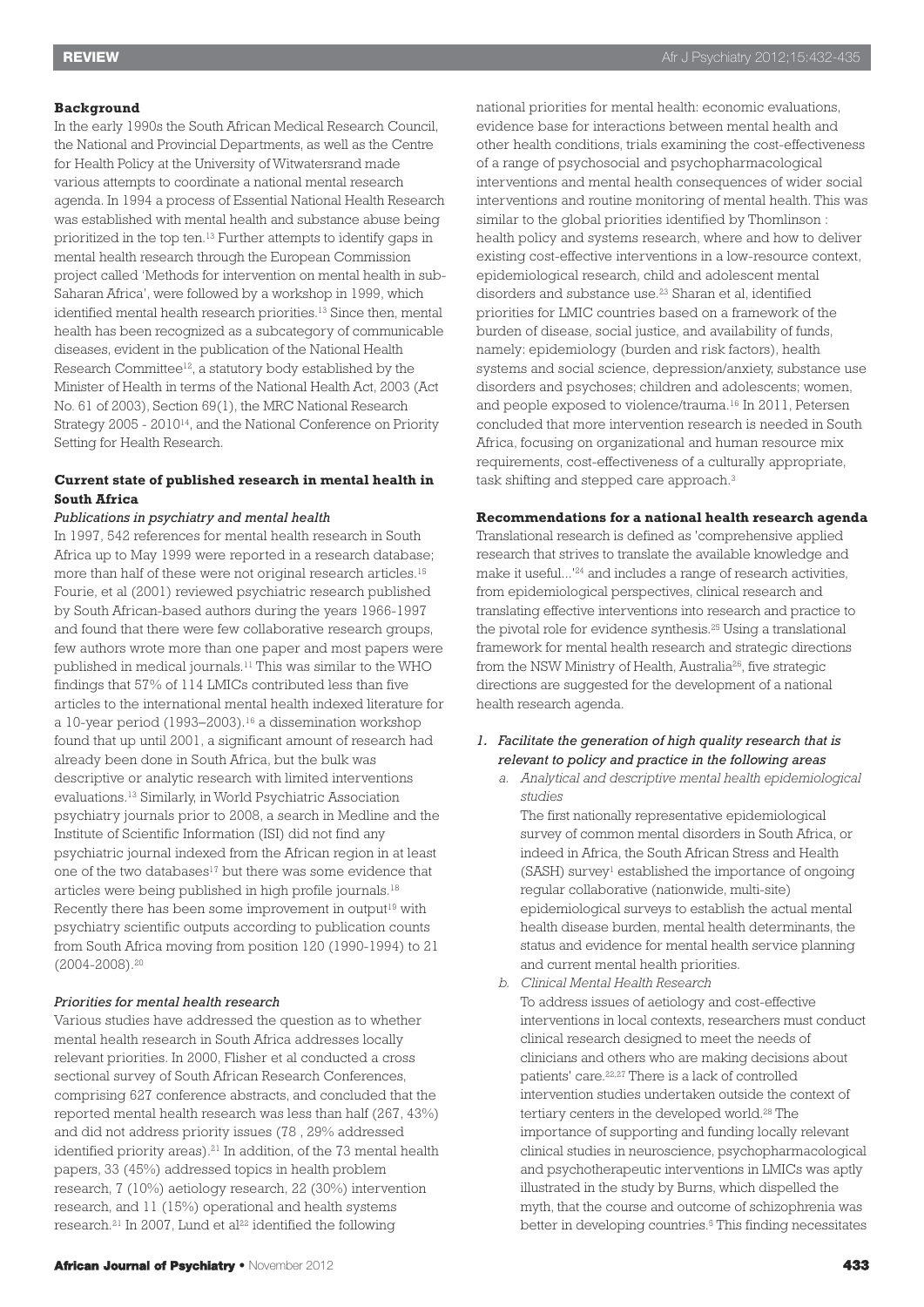a reappraisal of treatment strategies for LMIC, emphasizing that local clinical practice must be supported by locally relevant evidence.

- *c. Systematic reviews of mental health evidence* The development of systematic reviews applicable to LMIC and with internal and external validity is essential. While current involvement in evidence-based centers such as the South African Cochrane Centre and the two Joanna Briggs Institute Affiliate Centres at the University of KwaZulu-Natal and Witwatersrand is encouraging, only three systematic reviews based<sup>29-31</sup> and two current registered systematic review protocols<sup>31,32</sup> on a mental health related topic were found relevant to these Centres to date.
- *2. Facilitate the generation of high quality surveillance and mental health service data relevant to policy and practice* Routine data collection from all tiers of the health system is essential to report on baseline mental health indicators and should be included in service delivery agreements. An integrated national surveillance system and appropriate monitoring and evaluation systems for mental health care should be functioning in all mental health services. In LMICs specifically, it is essential to establish a national minimum mental health data set, which does not overburden the already stretched health workers, is based on ICD10 and includes standard measures for outcomes and economic data. 33
- *3. Foster mental health research funding and links to promote partnerships between funded research bodies, clinical academics, clinicians and mental health care users* It is essential to increase resources (human and technical) for mental health research. South African research is underfunded relative to the burden of psychiatric disorders<sup>22</sup> and has problems attracting talented researchers to neuroscience and mental health research. There should be political will from Government <sup>34</sup> to support the funding of Mental Health Service and Research in line with the WHO recommendations for LMICs<sup>35</sup>, and the Academy of Science of South Africa's recommendations for revitalizing clinical research in South Africa. <sup>36</sup> The National Department of Health should ensure that the National Health Research Committee12 incorporates specific priorities for research in mental health, and that mental health participation in the recent national health research scholarship program are ensured. <sup>37</sup> Lastly, collaborative funding initiatives of research between local and international institutions, Departments of Health and Universities and public and private partnerships should be fostered and supported.

*4. Improve translation of research into practice* The planning and provision of mental health services should be evidence-based, include the translation of evidence into

practice and the evaluation of implementations. 19,28,38 To ensure the translation of evidence to policy, there should be a focus on evidence-based policy development which is subject to scientific scrutiny. <sup>28</sup> Currently there is a lack of integration of academic research and service and policy priorities. It is essential to involve policy makers in the planning and conduct of mental health research<sup>35</sup> and to involve researchers and clinicians in the development and evaluation of policy.

In a limited resource setting like South Africa conducting

empirical pilot studies for research translation and new interventions is difficult. A way to address this is using implementation research to monitor and evaluate innovative new interventions. An example of this is the action research framework for the implementation and evaluation for telepsychiatry services in KwaZulu-Natal.<sup>39</sup>

#### *5. Build mental health research capacity*

One of the challenges facing mental health is the dual role of clinician and researcher resulting in the need to invest in ongoing research training at undergraduate, postgraduate and managerial levels. Due to the resource constraints in LMICs, possible strategies that could be employed are: integrating formal systematic reviews as part of MMED or Masters Programs in collaboration with the South African evidence-based centers, involving mental health students in small scale action research projects in the clinical context as part of the implementation of evidence based practice<sup>40</sup>, providing mental health research and information literacy training to health managers and improving access to evidence based summaries, guidelines and mental health research publications. <sup>28</sup> In addition, more Centers such as the Alan J. Flisher Centre for Public Health should be established. Recent outputs from the Centre include publishing the findings of the international collaborative Mental Health and Poverty project, which aimed to develop mental health research capacity in four LMICs<sup>41</sup>, and launching the first public mental health postgraduate training program in Africa in 2012. 42

## **Conclusion**

There are a number of challenges and opportunities for mental health research in LMIC. <sup>28</sup> Though some progress has been made on the national research front, the challenges facing mental health research are compounded by the welldocumented current difficult state of psychiatry in the country. 4 To ensure the implementation and development of research in a stressed system, special focus and attention should be given to establishing a translational research agenda for mental health in this setting.

## **References**

- *1. Herman AA, Stein DJ, Seedat S, Heeringa SG, Moomal H, Williams DR. The South African Stress and Health (SASH) study: 12-month and lifetime prevalence of common mental disorders. South African Medical Journal 2009;99(5 Pt 2):339-344.*
- *2. Kohn R, Saxena S, Levav I, Saraceno B. The treatment gap in mental health care.WHO Bulletin World Health Organisation 2004;82(11):858-866.*
- *3. Petersen I, Lund C. Mental health service delivery in South Africa from 2000 to 2010: one step forward, one step back. South African Medical Journal 2011;101(10):751-757.*
- *4. Burns JK. Mental health services funding and development in KwaZulu-Natal: a tale of inequity and neglect. South African Medical Journal 2010;100(10):662-666.*
- *5. Burns JK. The Mental Health Gap in South Africa - a human rights issue. The Equal Rights Review 2011;6:99-113.*
- *6. Ramlall S, Chipps J, Mars M. Impact of the South African Mental Health Care Act No. 17 of 2002 on regional and district hospitals designated for mental health care in KwaZulu-Natal. South African Medical Journal 2010;100(10):667-670.*
- *7. Lund C, Flisher AJ. Staff/population ratios in South African public*